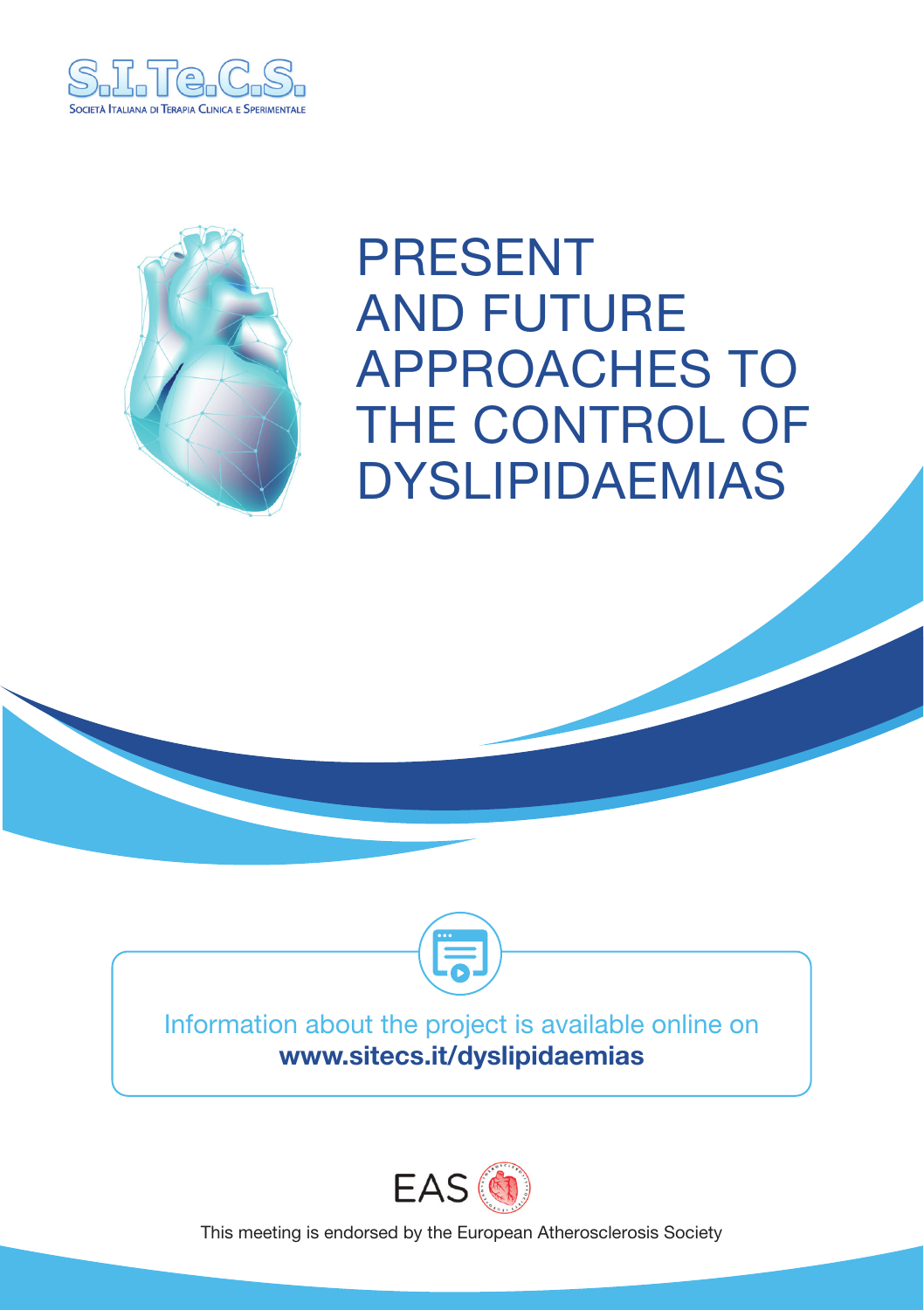# PRESENT AND FUTURE APPROACHES TO THE CONTROL OF DYSLIPIDAEMIAS

Introduction and scope of the meeting (10') **Alberico L. Catapano** 

- Lale Tokgözoğlu

## MODULE I: GUIDELINES FOR THE MANAGEMENT OF DYSLIPIDAEMIAS AND LIFESTYLE AND NUTRACEUTICAL INTERVENTIONS

Introduction

ESC/EAS 2019 Guidelines (45')

Lipids and atherosclerosis in the COVID era (15') - Lale Tokgözoğlu

Lifestyle interventions and the role of nutraceuticals (30') - Maciej Banach

A pratical approach to nutraceuticals (30<sup>'</sup>) **A Matteo Pirro** - **Matteo Pirro** 

# MODULE II: LIPID LOWERING THERAPIES

- Introduction
- Statins (30')
- Ezetimibe and combination therapy (30')
- PCSK9 inhibitors (30')
- Novel therapeutic approaches <sup>(30')</sup> and the setting of the **Alberico L. Catapano**
- Alberico L. Catapano
- Lale Tokgözoğlu
- Luis Masana
- Michel Farnier
	-

# MODULE III: CURRENT GUIDELINES AND FUTURE CHALLENGES

# *CHAIR: ALBERICO L. CATAPANO AND LALE TOKGÖZOĞLU*

Introduction and state of the art (30') **Alberico L. Catapano** - **Alberico L. Catapano** 

Current guidelines and future challenges: Round table (90')

Maciej Banach, Alberico L.Catapano, Michel Farnier, Luis Masana, Matteo Pirro, and

Lale Tokgözoğlu

# **CHAIRS**

Alberico L. Catapano Lale Tokgözoğlu

# **FACULTY**

Maciej Banach Michel Farnier Matteo Pirro

Alberico L. Catapano Luis Masana Lale Tokgözoğlu

- Alberico L. Catapano

- Alberico L. Catapano
- 
- 
-